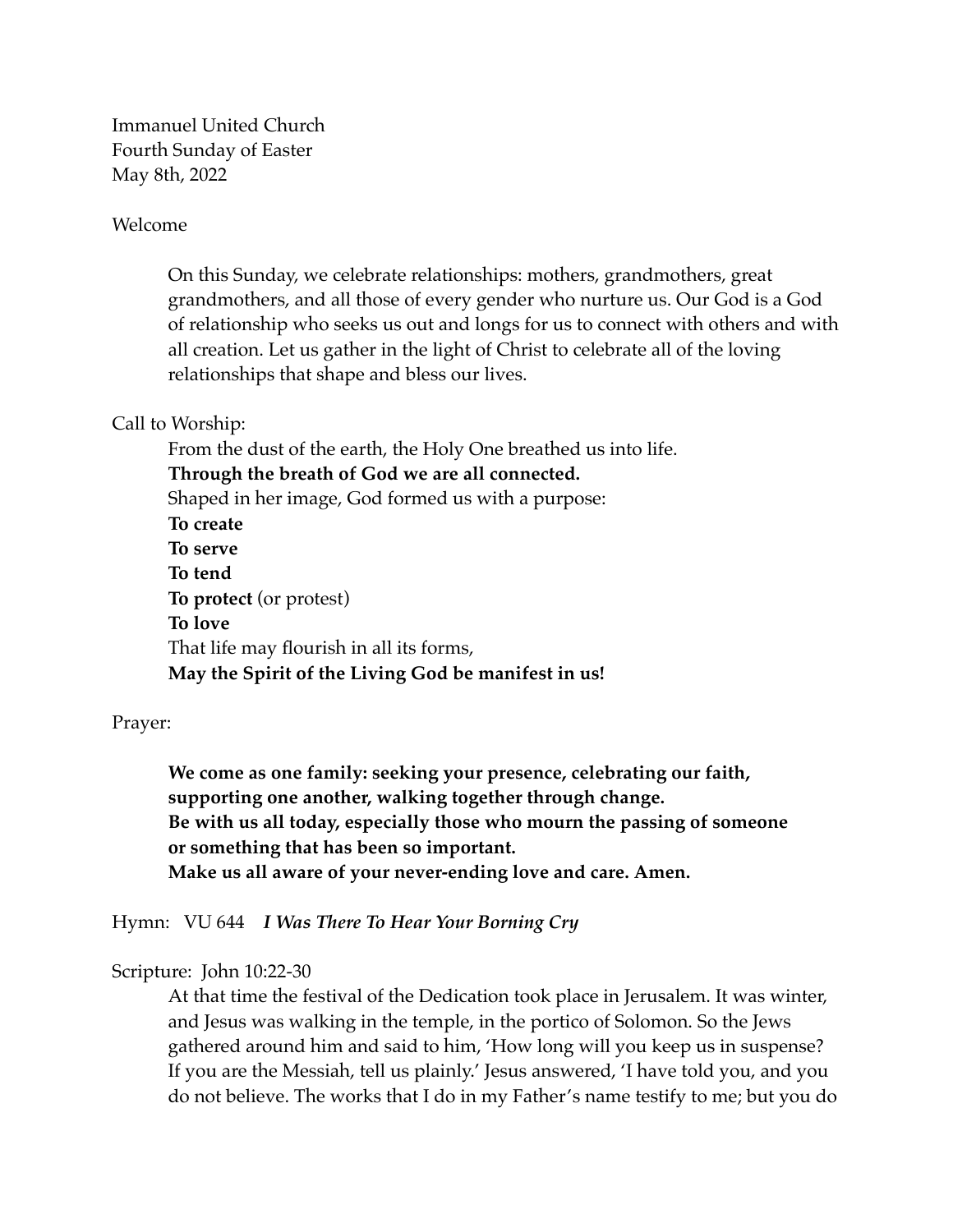not believe, because you do not belong to my sheep. My sheep hear my voice. I know them, and they follow me. I give them eternal life, and they will never perish. No one will snatch them out of my hand. What my Father has given me is greater than all else, and no one can snatch it out of the Father's hand. The Father and I are one.'

The Choir Anthem: *Our God is an Awesome God*

Reflection: Voice ID and Mother Earth

In today's Gospel, Jesus says, "My sheep hear my voice. I know them, and they follow me."

It's been about four years since I was called to serve on the General Council Executive of the United Church of Canada. As a group, we only had a few meetings in person before the pandemic halted us. Then, we continued our meetings and tasks via zoom and emails. In those first few in-person gatherings, there was a very kind person, Tim, who, I later learned, uses *they* as their pronoun. They would come to me and affirm what I just shared in the meeting and the importance of my unique perspective. What Tim showed me was that they *hear* my voice, not just my vocal tone, my decibel level, or my accent – my vocal ID. Tim hears my perspective, the weight of my experience, the way my singular past informs my present words.

Then, a month ago, the group received an email from Tim, saying that they would need some time away; they were then just forty-eight hours past emergency surgery, and the surgeon expected it to be cancerous. They would focus on recovery and the unknown time needed for chemotherapy. Reading Tim's message with a heavy, sad heart, I did not know what to say, how to respond — across the distance of geography and the pandemic's confusing ways to measure how we are connected. Would an email be enough to convey all that I was feeling? But then, Tim came back to the meeting a week ago. They looked thinner, but they still had that beautiful, wholesome demeanour. When the moderator asked us to share some words as a gift for one another. Tim said, "All of a sudden, the New Creed sounds so different. Until I emailed folks to tell them about my surgery, I didn't know how many places and people I had made my commitment to." Tim's eyes were on us. Zoom, even if it might never be close to an inperson connection, still conveys such profound moment of appreciation, the heart-toheart river of words, silence, space, emotions.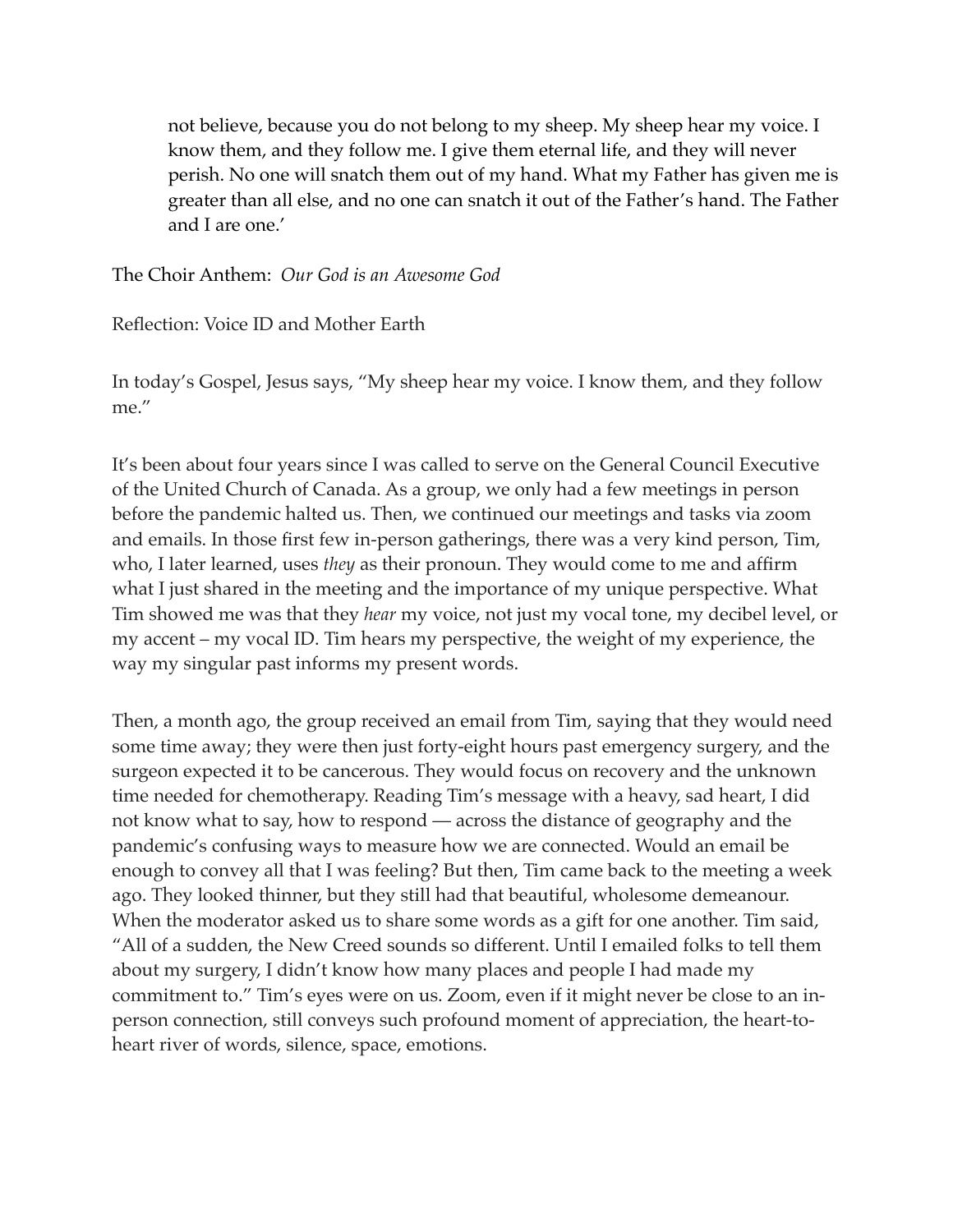Until that moment, hearing the words of gift each person shared, especially until Tim's voice, I realized that I had not paid deep attention to the New Creed against the background picture of my life. How could a familiar song be heard so differently? I have been thinking a lot, since, and wondered if the words of affirmation of God's love can help each of us to respect the presence of the other's voice, remain with their silence, be moved by their words, and hear the voice of the Risen One in their heart. Here is the New Creed, and let us hear the space these words create…

We are not alone, we live in God's world. We believe in God: who has created and is creating, who has come in Jesus, the Word made flesh, to reconcile and make new, who works in us and others by the Spirit. We trust in God. We are called to be the Church: to celebrate God's presence, to live with respect in Creation, to love and serve others, to seek justice and resist evil, to proclaim Jesus, crucified and risen, our judge and our hope. In life, in death, in life beyond death, God is with us. We are not alone. Thanks be to God.

Note: A New Creed is a brief and well-loved affirmation of faith used widely in our worship (1968; rev. 1980, 1995).

In today's Gospel, Jesus says his disciples hear his voice. Here, his voice doesn't just mean Jesus' physical vocal tone, his voice's decibel range or even accent. If that were all, we, who have never met Jesus in person, could not possibly know or recognize his voice. For a long time, Jesus' words 'hear my voice', made me think that he is talking about his vocal ID. Just like the relationship between the shepherd and the sheep: a particular person calls, whom the sheep know as the significant being that feeds and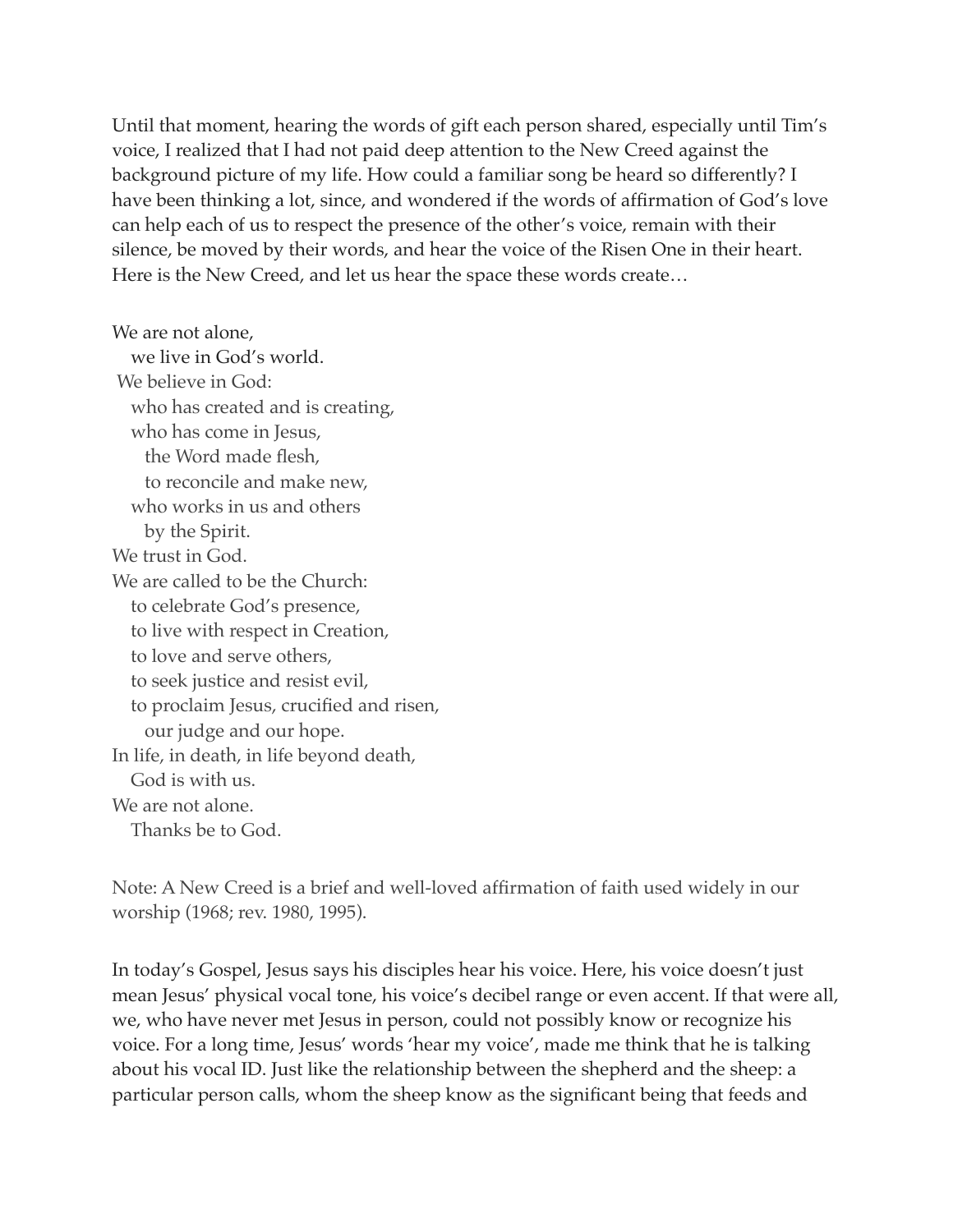takes care of them, and the sheep responds and follows. Even if the metaphor Jesus himself uses is just like that, I realize that only recognizing Voice ID is not enough.

These days, my 15-year-old son plays the piano. He loves it, but he struggles when the music is more complicated. (He started lessons in August, last year.) He asks me to come and help him when he wants to do better! He plays his favourite Japanese animation theme songs, which require higher skills sometimes and his fingers are not in order. After working with him several times, I could see what needs to happen: "Peace, you should first be able to hear the music in your head! You should have it all in your mind, and only when you can sing it, play it, hear it in your heart, then, relax, and put them to work with your hands! Don't try to play straight from the music sheet to your fingers." Likewise, if we want to hear Jesus's voice and follow the way, just recognizing the vocal tone cannot make us perfectly work, love, tend, protect, serve, create… We need to be able to learn the Risen One's song, hear the song, practice the song, hopefully and possibly, in its entirety. Then, hearing would be followed by our faith fingers 'following' in order/music. It could be a book study or Bible study, but also it can be reciting Jesus' Prayer, or the New Creed, played in a variety of our life's contexts…

We are not alone, we live in God's world. We believe in God: who has created and is creating, who has come in Jesus, the Word made flesh, to reconcile and make new, who works in us and others by the Spirit. We trust in God. We are called to be the Church: to celebrate God's presence, to live with respect in Creation, to love and serve others, to seek justice and resist evil, to proclaim Jesus, crucified and risen, our judge and our hope. In life, in death, in life beyond death, God is with us. We are not alone. Thanks be to God.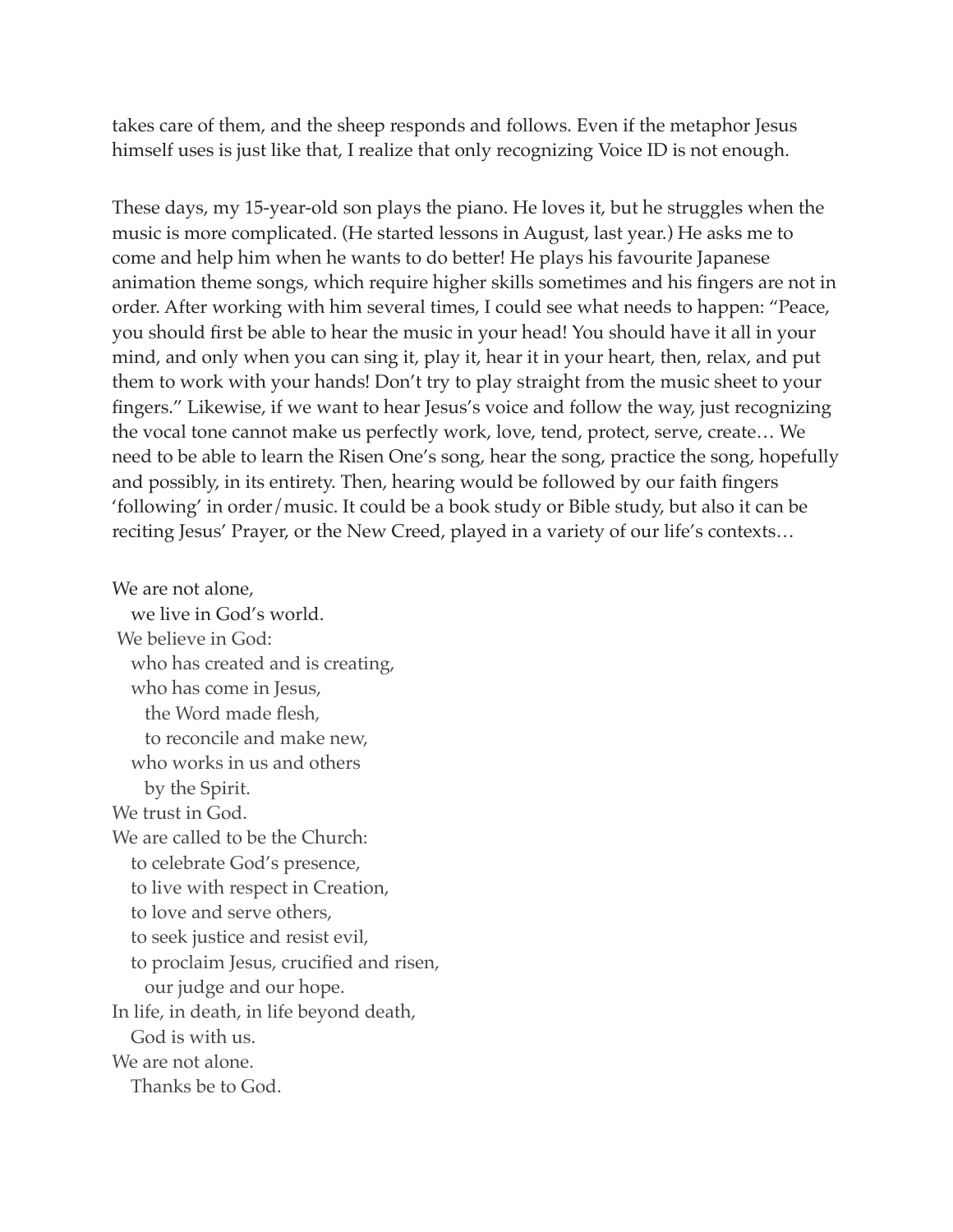We can also hear the Risen One's song, its entirety, when we go out into the world. The Mother. Mother Earth. Last Wednesday, the bright beautiful sunshine falling all over our corner of the world (checking from the windows, I got so excited) was contrasted with the news and pictures I encountered with a heavy heart on social media, calling for prayers for the regions and residents that the floodwaters threatened. Walking on the Seine River trail that day, the visual signs of spring were undeniably late - about a month late? Or a few weeks? Last year, the wild plums blossomed on May 12th! (That's just 4 days away!) And yet, what tells me that the spring has come, the Risen One is undeniably here, is when I hear the voices of the little finches all over! When I went out, the small things with feathers, (exactly the size of my middle finger) flew like a butterfly, above the ground, beside the branches. Goldfinches' plumage shone like smooth fish skin, an unripened green mango colour. All of a sudden, just like my colleague Tim's words, I could hear the New Creed in these signs of migrant, transitioning hope, that sings, that flies, that "perches in the soul" (Emily Dickinson) exerting little busy movements. The entirety of everything was to me Mother Earth, which today we sing and celebrate on this Mother's Day. We live in God's world. We are not alone.

Would you like to hear the entire song of Hope by Emily Dickinson? I learned it from Jah-bi.

Hope

Hope is the thing with feathers That perches in the soul, And sings the tune without the words, And never stops at all,

And sweetest in the gale is heard; And sore must be the storm That could abash the little bird That kept so many warm.

I've heard it in the chillest land, And on the strangest sea; Yet, never, in extremity, It asked a crumb of me.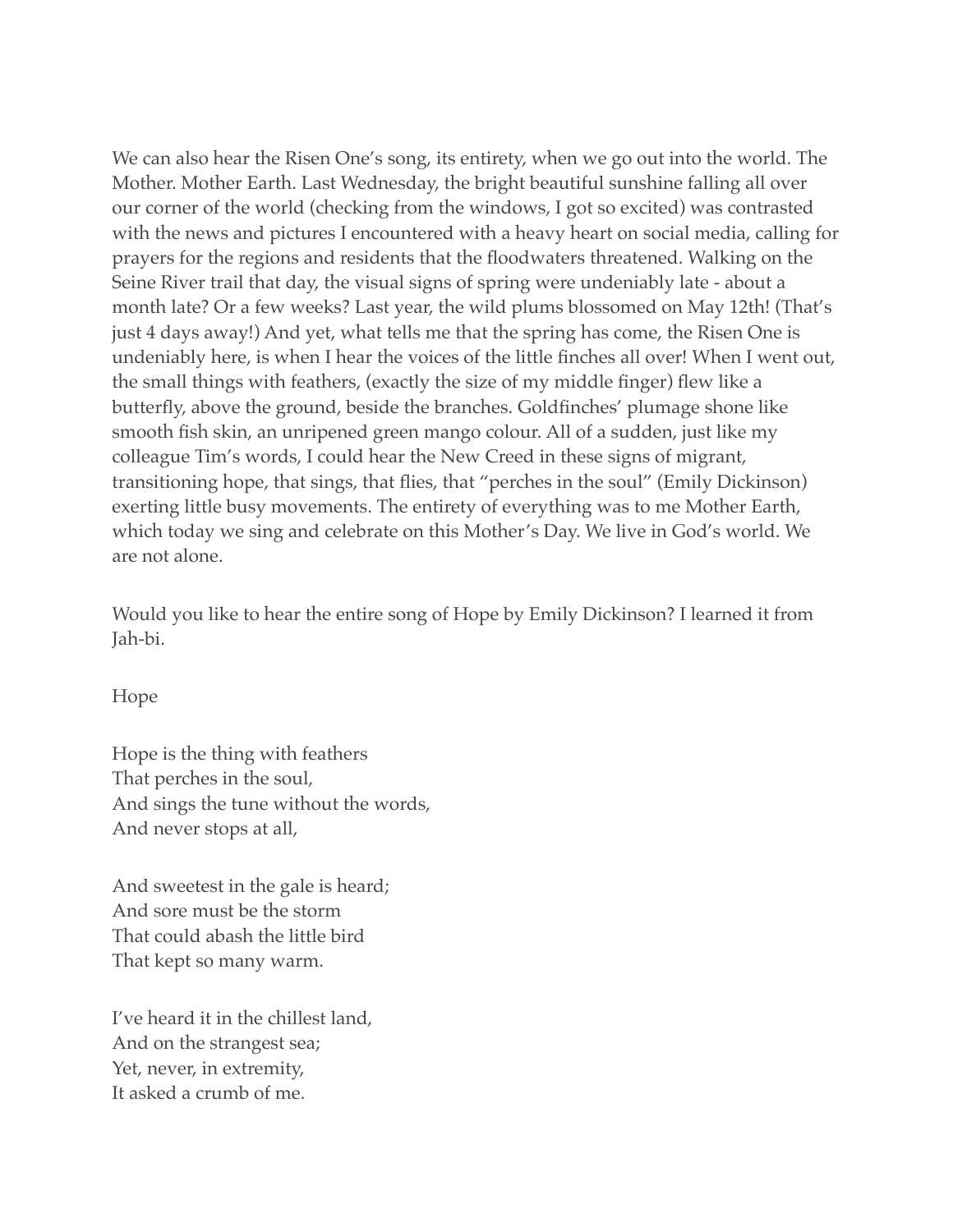Hymn: MV 88 *Over My Head* 

Prayers of the People:

VU 400 *Lord, Listen To Your Children Praying* 

Gracious Jesus, as we gather, let your presence be felt among us. Let us be reminded of how you walked/journeyed alongside your friends, risen yet alive. Let us be reminded that you travel alongside us, and all living creatures, each and every day, in all the circumstances of our lives. May joy fill our hearts and our thoughts, with the assurance you have risen and ascended, and yet you are still here, loving, caring, and we are your witnesses.

Hundreds of people from Peguis First Nation are settling into hotels in Winnipeg, not knowing when they will see their homes again.

Loving God, help us make Mother's Day more meaningful.

Help us make it a time of generosity through our Mission & Service that helps change the lives of families at home and around the world.

Help us make it even more of a celebration of those extraordinary people in our lives we call mom, who are like mothers to us, and to people of all genders, as well as trans and non-binary persons who offer mothering care.

Help us make it more supportive of mothers who have lost children, children who have lost mothers, women who long to be mothers, and those who choose not to be mothers. Help us make it more open to those who don't fit the traditional model of family and feel left out during this holiday.

Help us make it more caring of single moms, new moms, and those looking after their moms during the pandemic without the social supports that are usually in place. Help us make it more aware of those whose mothering responsibilities stretch across decades to span a lifetime.

Help us make it more loving for those who want to draw closer to their mother and more healing for those who need to keep a distance.

Help us make Mother's Day more, O God.

More generous…more open…more caring.

We pray this in your holy name.

Amen.